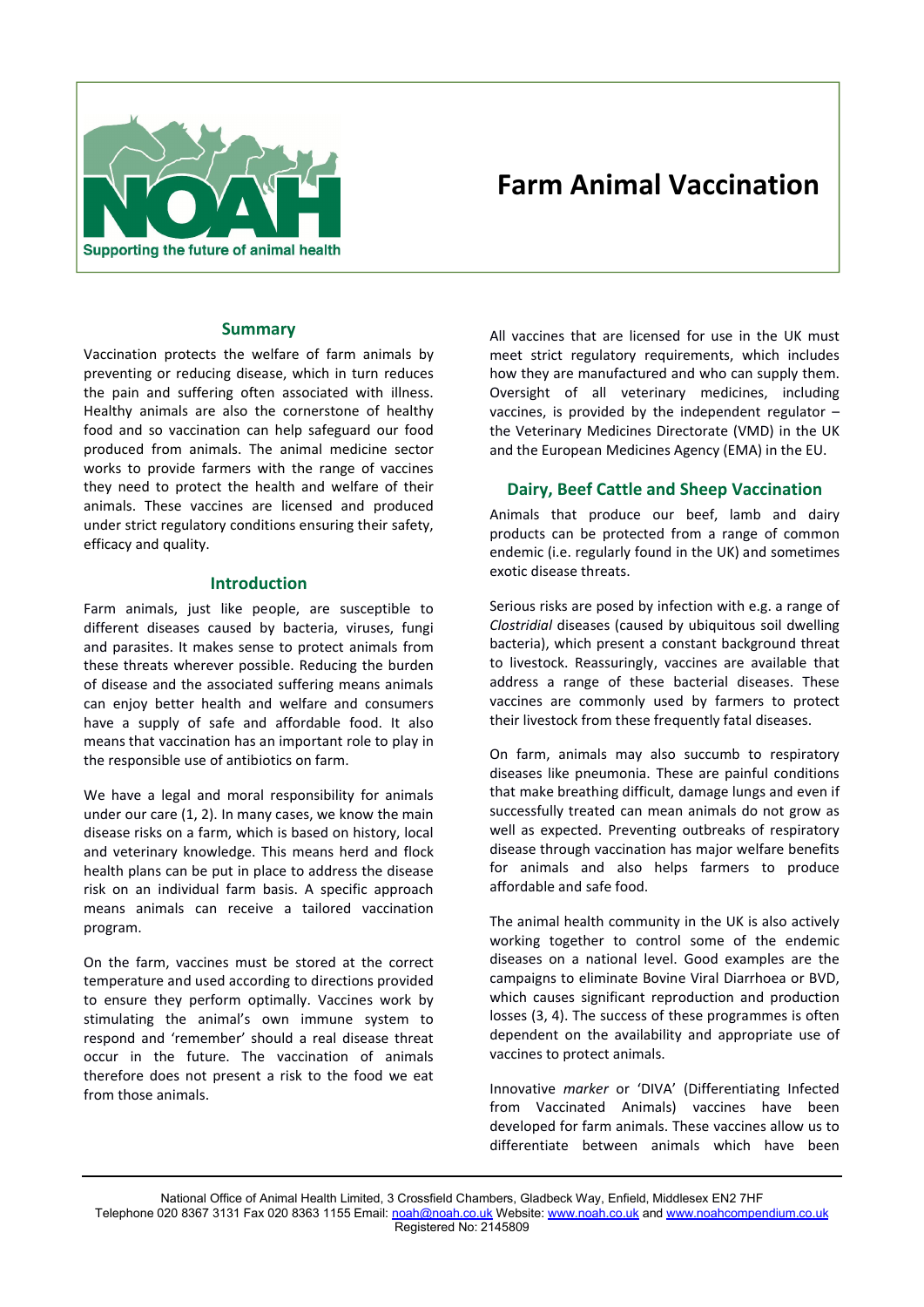infected with the disease and those which have been vaccinated. An example of a marker vaccine in use on UK farms is the vaccine against a virus called Bovine Herpes Virus 1 (BoHV-1), which causes Infectious Bovine Rhinotracheitis (IBR) and various problems in cattle including respiratory disease and milk drop. These new vaccine technologies are not only helping to control disease on individual farms, but are necessary for national disease eradication plans and can allow us to trade more freely with countries that have specific disease-free status.

In terms of exotic diseases, outbreaks of Schmallenberg and Bluetongue in the UK pose a risk to British livestock farmers. Both of these viral diseases are spread through infected biting midges, which can reach the UK under certain conditions. The 2016 threat of Bluetongue has resulted in co-ordinated efforts by animal medicine companies, farming organisations and the UK government, to make vaccines available to UK farmers before the peak risk period (5). This example illustrates how quickly new disease threats can arise, but also how co-ordinated efforts in the UK can respond and provide solutions for farmers over a relatively short timeframe.

#### **Pig Vaccination**

The UK pig farming sector is comprised of a variety of different production systems with 40% of the national herd outdoors (6). Farmers and their pigs are therefore faced with an equally diverse range of disease challenges. Logically, farm specific solutions for disease prevention and control are employed to meet each particular circumstance. These are built around good biosecurity, husbandry, nutrition and the herd health plan, to prevent and control disease. Central to the health plan is a vaccination strategy to protect breeding pigs, piglets and growing pigs from important pig diseases found in the UK.

On pig farms, vaccinating groups of animals also offers the protection of 'herd immunity' where the overall disease challenge can be lowered. Vaccines are given to animals at different life stages, depending on the particular risks at that time. Some vaccines are given to pregnant pigs, which can also offer protection either to the unborn piglets or to the newborn piglets through their mothers' milk. An example of a disease that is particularly important for pregnant pigs is Porcine Parvovirus (PPV), which can cause a range of reproductive problems including death of piglets before they are born. Vaccination, as the cornerstone to controlling PPV, has proven to be highly effective making this disease no longer common (7).

A common infectious disease that can also be controlled by vaccination is Erysipelas – seen not only in small holdings, but also on larger farms (8). Erysipelas, a bacterial disease, can cause a variety of clinical signs including skin lesions, arthritis and blood poisoning with sudden death. Effective vaccination programmes have proven key to controlling this disease, which can readily be picked up from a variety of sources including the surrounding environment.

Immunosuppressive disease in pigs can increase the complexity of diseases seen on farms by predisposing pigs to mixed infections when their immune response is suppressed. An example is Porcine Reproductive and Respiratory syndrome (PRRS), which can be controlled using vaccines as part of a wider control strategy.

# **Poultry Vaccination**

In the UK, almost half of the meat we consume is from poultry (9). We also eat over 12 billion eggs per year (10). Taken together, the poultry sector plays a major role in providing us with safe and affordable food. To meet this demand and considering the naturally higher numbers of individual birds on farms, compared to cattle/sheep production systems, refined strict biosecurity and management systems have been developed over many years. The prevention of illness and avoiding outbreaks of disease is a key priority where the health and welfare of naturally larger flocks of birds must be safeguarded. Vaccination is therefore a core part of poultry flock health planning, which has not only benefitted poultry health and welfare directly, but can also safeguarded us, the consumer too. An example is the successful control of *Salmonella* in eggs with vaccination. In particular, the British Lion Code quality assurance scheme for eggs developed a suite of measures to address the risk of *Salmonella* including vaccination programmes (11). Most recently this has resulted in the Advisory Committee on Microbiological Safety of Food (ACMSF) recognising further major reductions in risk from Salmonella in UK eggs produced under such assurance schemes (12), highlighting the key role that vaccination on farm has played in protecting consumer health.

Whilst bacterial and viral diseases are very important in poultry production, coccidiosis is one of the most significant diseases worldwide. Coccidiosis is caused by intra-cellular parasites that in some cases cause considerable inflammation of the gut and is a constant threat to poultry. To meet this disease challenge, there are anti-coccidial treatment options that can be provided in poultry feed. Additionally, vaccines have also successfully been developed and used to induce an immune response and control this endemic disease. Treatments or vaccinations form part of a wider spectrum of prevention, control and management options including strict hygiene measures.

Many of the advancements in poultry vaccination have only been possible through investment in research on vaccines, the avian immune response to disease and development of vaccine delivery technologies. Innovation has also reduced stress for birds and today flocks can be vaccinated using a wide range of methods including e.g. inhaling droplets or in the drinking water.